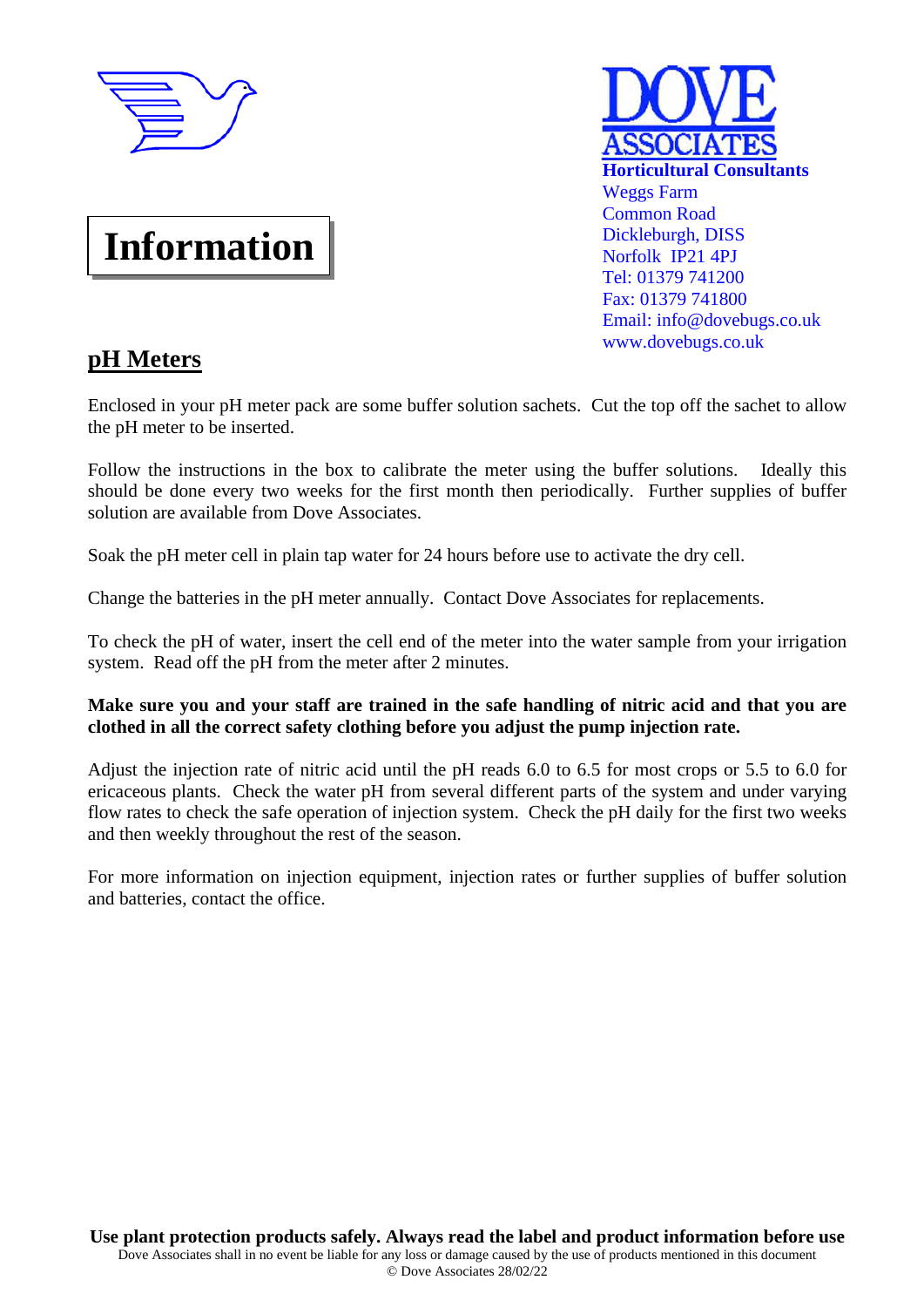

#### W.86 dia (min) D. 33 Wt. 150g

- . These meters, which are powered by plug-in mains adaptors (supplied), can be hung above samples, to continuously display readings. Sealed to IP67.
- . pH Monitor; double junction, plastic bodied electrode with 2m cable and BNC connector
- . EC & TDS Types; 2-pin probe with 2m with 3/4in thread for flow through mounting on tanks/pipes etc. Measurements are temperature compensated
- . LED alarm and setpoint
- · Calibration points
- . Moulded hook for easy installation

Supplied with probe, 12V mains adaptor, calibration solution and instructions. A replacement pH probe is available separately.

| technical specification |                       |                                    |                     |                              |
|-------------------------|-----------------------|------------------------------------|---------------------|------------------------------|
|                         | pH                    | Conductivity (EC)                  | <b>TDS</b>          |                              |
| Range                   | 0.0 to 14.0 pH        | 0.00 to 9.99mS/cm 0 to 1990 mg/L   |                     |                              |
| <b>Resolution</b>       | 0.1 <sub>pH</sub>     | $0.01m$ S/cm                       | 10ppm               | Price on application $+$ VAT |
| Accuracy                | $+/- 0.2pH$           | $+/-2\%$ fs                        | $+/-2\%$ fs         |                              |
| Temp compensation       |                       | Automatic 5-50°C                   | Automatic 5-50°C    |                              |
| Alarm setpoints         | 3 to 11 pH            | 0.70 to 3.50mS/cm 500 to 1600 mg/L |                     |                              |
|                         | $+/- 0.5pH$           | $+/- 0.20$                         | $+/-100$            |                              |
| Calibration             | 2 point at pH 4 and 7 | single point adjust                | single point adjust |                              |



- · Separate sensor head and transmitter controller modules
- . Transmitter controllers available as either wall mounting or panel mounting.
- · Panel mounting is 88mm square and requires
- . The wall mounting unit is 126mm wide, 140mm high incl. entry glands (5 x PG9), and 90mm deep.
- . The mounting of the sensor is in a module that interfaces into a pvc adaptor that is inserted into the desired pipeline
- . Two pH electrode options 0-16 bar or 0-2 bar
- . The sensor is for use in either static or dynamic installations
- . The controllers allow programming of the unit in , English, French, German or Italian
- . Allows set up of temperature set point, pH set point, alarm output, units of measurement, 4 to 20mA output and pulse output.
- . Unit must be mounted vertically and the pH7 sensor must be referenced in p117 buffer solution for 2 hours before installation
- . System consists of 6 basic units: PVC pipe fitting DN15, DN20, DN25 or DN50, pH holder, pH electrode, Pt1000 temperature sensor, Cable
- for pH sensor and Pt sensor, pH transmitter controller wall mount / panel mount

| technical specification  |                                         |  |  |
|--------------------------|-----------------------------------------|--|--|
| Measuring range          | 0 to 14pH                               |  |  |
| Measuring error          | ±0.2% (depends upon sensor calibration) |  |  |
| Temperature compensation | automatic (Pt1000) reference temp 25°C  |  |  |
| Operating temp           | 0 to 60°C                               |  |  |
| Supply voltage           | 12 to 30 Vdc                            |  |  |
| <b>IP65</b>              | O-rings                                 |  |  |
| Sensor housing           | PVDF, Orings FRM/EPDM                   |  |  |
| Display                  | 15 x 60mm LCD 8 digits alphanumeric     |  |  |
|                          | 15 x segments 9mm high                  |  |  |
| Analogue output signal   | 4.20mA                                  |  |  |
| Load                     | <1300 ohm at 30V, <1000 ohm at 24 V     |  |  |
|                          | <550 ohm at 15 $\vee$                   |  |  |
| Relay output             | 1 relay 3A/22DV freely adjustable       |  |  |
| Pulse output             | Relay 3A/250V max.                      |  |  |
| Temperature sensor       | Pt1000 St/Steeel 1.4571 (Ti316)         |  |  |
| PVC fittings             | DN15, DN20, DN25 and DN50               |  |  |

Price on application  $+$  VAT